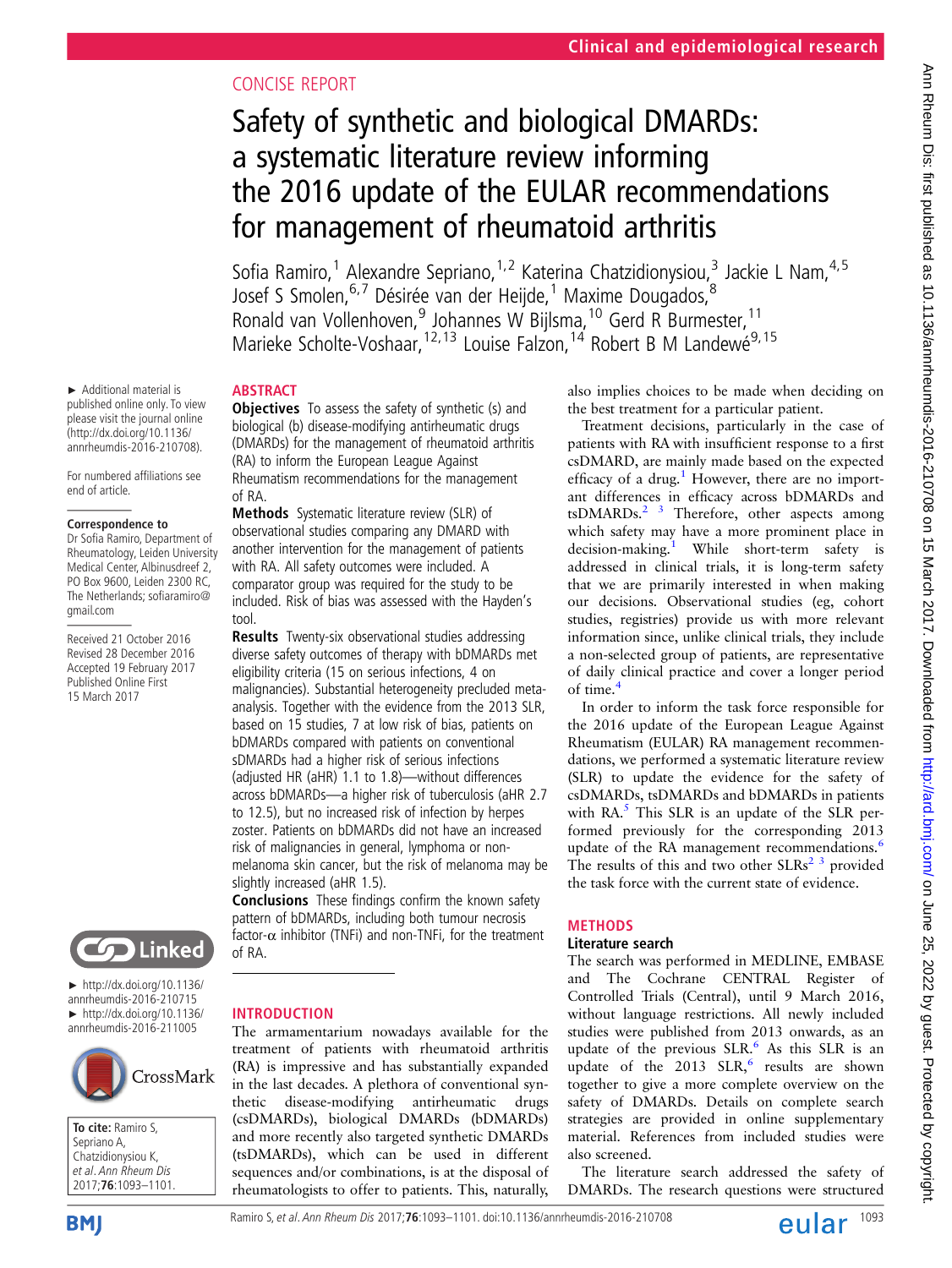## **Clinical and epidemiological research**

according to a PICO format (Patients, Intervention, Comparator and Outcomes) and eligible study types were defined.<sup>[7](#page-7-0)</sup> Participants were adults (aged  $\geq$ 18 years) with a clinical diagnosis of RA. Studies including patients with other diagnoses were eligible only if the results from patients with RA were presented separately. The intervention was any DMARD (csDMARD, bDMARD—including biosimilars—or tsDMARD), including all drugs (methotrexate, leflunomide, hydroxychloroquine, sulfasalazine, gold/auranofin, azathioprine, chlorambucil, chloroquine, ciclosporin, cyclophosphamide, mycophenolate, minocycline, penicillamine, tacrolimus, anakinra, infliximab, etanercept, adalimumab, rituximab (RTX), abatacept, tocilizumab, golimumab, certolizumab pegol or tofacitinib), formulations and duration). Glucocorticoids were also included. The comparator was a(nother) bDMARD, sDMARD, glucocorticoid, combination therapy or the general population. Studies were only eligible if they included a comparator group, as a formal comparison is the only insightful manner to take any conclusions about safety. All safety outcomes were considered, namely infections (including serious infections, opportunistic infections such as tuberculosis and herpes zoster), malignancies, mortality, cardiovascular disease, change in lipid levels, impairment in renal function, elevation of liver enzymes, haematological abnormalities, gastrointestinal effects, demyelinating disease, induction of autoimmune disease and teratogenicity. Only observational studies were included, namely cohort studies/registries and study series with >30 cases.

#### Selection of studies, data extraction and assessment of risk of bias

Two reviewers (SR and AS) independently screened titles and abstracts, and if necessary the full-text, for eligibility. In cases of disagreement, a third reviewer (RBML) was involved. Data from eligible studies were extracted regarding study and population characteristics, inclusion and exclusion criteria, follow-up time, interventions, outcome definition and outcome measures using a standardised data extraction form.

The two reviewers independently assessed the risk of bias of each included study using the 'Hayden-tool', which evaluates the following items: participation, attrition, prognostic factor measurement, outcome measurement, confounding and analysis.<sup>[8](#page-7-0)</sup>

#### RESULTS

In total and after de-duplication, 4436 references were obtained, of which 26 studies were included (flowchart in online [supplementary](http://dx.doi.org/10.1136/annrheumdis-2016-210708) figure S1). All studies included patients on bDMARDs and only one study also addressed a comparison between csDMARDs.<sup>9</sup> There were no eligible studies on tsDMARDs or glucocorticoids. Of the included studies, 15 studies focused on infections,<sup>[10](#page-7-0)–24</sup> 4 on malignancies,<sup>9</sup> <sup>25–27</sup> 1 on mortality,<sup>[28](#page-7-0)</sup> 4 on cardiovascular events<sup>29–[32](#page-7-0)</sup> and 2 on intersti-tial lung disease.<sup>[33 34](#page-8-0)</sup> Details can be found in tables  $1-3$  $1-3$  and online [supplementary tables S1](http://dx.doi.org/10.1136/annrheumdis-2016-210708)–S57.

Studies were very heterogeneous in every single item of the PICO, thus precluding data-pooling (meta-analysis), and results are presented descriptively.

Of the newly included 11 studies addressing serious infections, 6 compared patients on bDMARDs with those on  $\text{csDMARDs}$  or with the general population,  $10^{-15}$  $10^{-15}$  whereas 8 studies<sup>10–[12](#page-7-0)</sup> <sup>16–[20](#page-7-0)</sup> addressed a comparison between different bDMARDs (3 studies addressed both comparisons)<sup>10–[12](#page-7-0)</sup>—[tables](#page-2-0) [1](#page-2-0) and [2.](#page-4-0) In total, and considering the previous evidence from  $2013<sup>6</sup>$  15 studies, 7 at low risk of bias, compared the risk of

serious infections between bDMARDs and csDMARDs and overall found a significantly increased risk with adjusted HRs (aHR) between 1.0 and 1.8 per study.<sup>10–[15](#page-7-0)</sup> [35](#page-8-0)–43 More recent studies at low risk of bias did not show an increased risk.<sup>10</sup> <sup>14</sup> One study comparing bDMARDs with the general population reported standardised incidence rates of 16–20 for tumour necrosis factor-α inhibitor (TNFi) and even higher for RTX ([table 1](#page-2-0)).<sup>[15](#page-7-0)</sup> In total, six studies,<sup>[21](#page-7-0) [44](#page-8-0)–48</sup> performed in European and American datasets, of which four were at low risk of bias, focused on the occurrence of herpes zoster, most of them reporting no increased risk for this type of infection in patients on TNFi (no studies for other bDMARDs), particularly the studies at low risk of bias and/or those that had been adjusted for dropouts.[21](#page-7-0) 44–[46](#page-8-0)

Seven studies addressing tuberculosis, most of them being at moderate or high risk of bias, showed an increased risk of tuberculosis in patients on TNFi (no studies for other sDMARDS), both compared with the general population and to patients on csDMARDs (aHR 2.7 to 12.5 per study).<sup>[11 22 23](#page-7-0) [49 50](#page-8-0)</sup>

One study at moderate risk of bias did not show an increased risk of skin infections in patients on TNFi compared with patients on  $csDMARDs<sup>24</sup>$  One study at moderate risk of bias reported no increased risk of non-viral opportunistic infections in patients on TNFi versus csDMARDs.<sup>2</sup>

Concerning comparisons across bDMARDs, eight studies, only one of them being at low risk of bias, compared the risk of serious infections across bDMARDs and in general did not show differences between several drugs. $10-12$ Comparisons included TNFi and non-TNFi, both aggregated in classes and as individual drugs. One of the studies found a signal for a higher risk of serious infections with infliximab compared with etanercept $17$  and another for infliximab, etaner-cept and RTX compared with abatacept<sup>[20](#page-7-0)</sup> ([table 2\)](#page-4-0). No differences were found between TNFi and non-TNFi on the risk of herpes zoster. $21$ 

The overall risk of malignancies was investigated in a total of nine studies, six of them being at low risk of bias ([table 3](#page-5-0)).<sup>[9 10 14 25](#page-7-0) [51](#page-8-0)-55</sup> Both in comparison to the general population and to patients on csDMARDs, patients on bDMARDs did not show an increased risk for malignancies. In a few more recent studies, patients on non-TNFi were also included.<sup>9</sup> <sup>10</sup> Similarly, no increased risk for solid cancers has been found for patients on bDMARDs compared with csDMARDs (two studies were at low risk of bias). $9^{9}$  <sup>26</sup> The same was true for the analysis of the individual solid cancers (eg, breast cancer, lung cancer, colorectal cancer —online [supplementary table S37.2\)](http://dx.doi.org/10.1136/annrheumdis-2016-210708). Patients on bDMARDs (five studies, three at low risk of bias, all with TNFi), as compared with the general population, had a higher risk of lymphoma, with adjusted aHRs ranging from 2.3 to 5.9, but in comparison to patients on csDMARDs (three studies, two at low risk of bias), no increased risk was found. In patients on bDMARDs, non-melanoma skin cancer may occur more frequently than in the general population (aHR 1.7; one study at low risk of bias), but compared with csDMARDs, there was no increased risk (four studies, two at low risk of bias). A 'safety alarm signal' was shown for abatacept compared with csDMARDs: a higher risk for its occurrence, with an aHR of 15.3 (95% CI 2.1 to 114), but this 'signal' was only based on two cases.<sup>[9](#page-7-0)</sup> One study at low risk of bias has shown that patients on bDMARDs may have an increased risk for melanoma compared with csDMARDs (aHR 1.5 (95% CI 1.0 to 2.2)).<sup>56</sup>

For the remaining outcomes, the scarcity of data precluded definitive conclusions, but new safety signals were absent (see online [supplementary tables S39](http://dx.doi.org/10.1136/annrheumdis-2016-210708)–S57).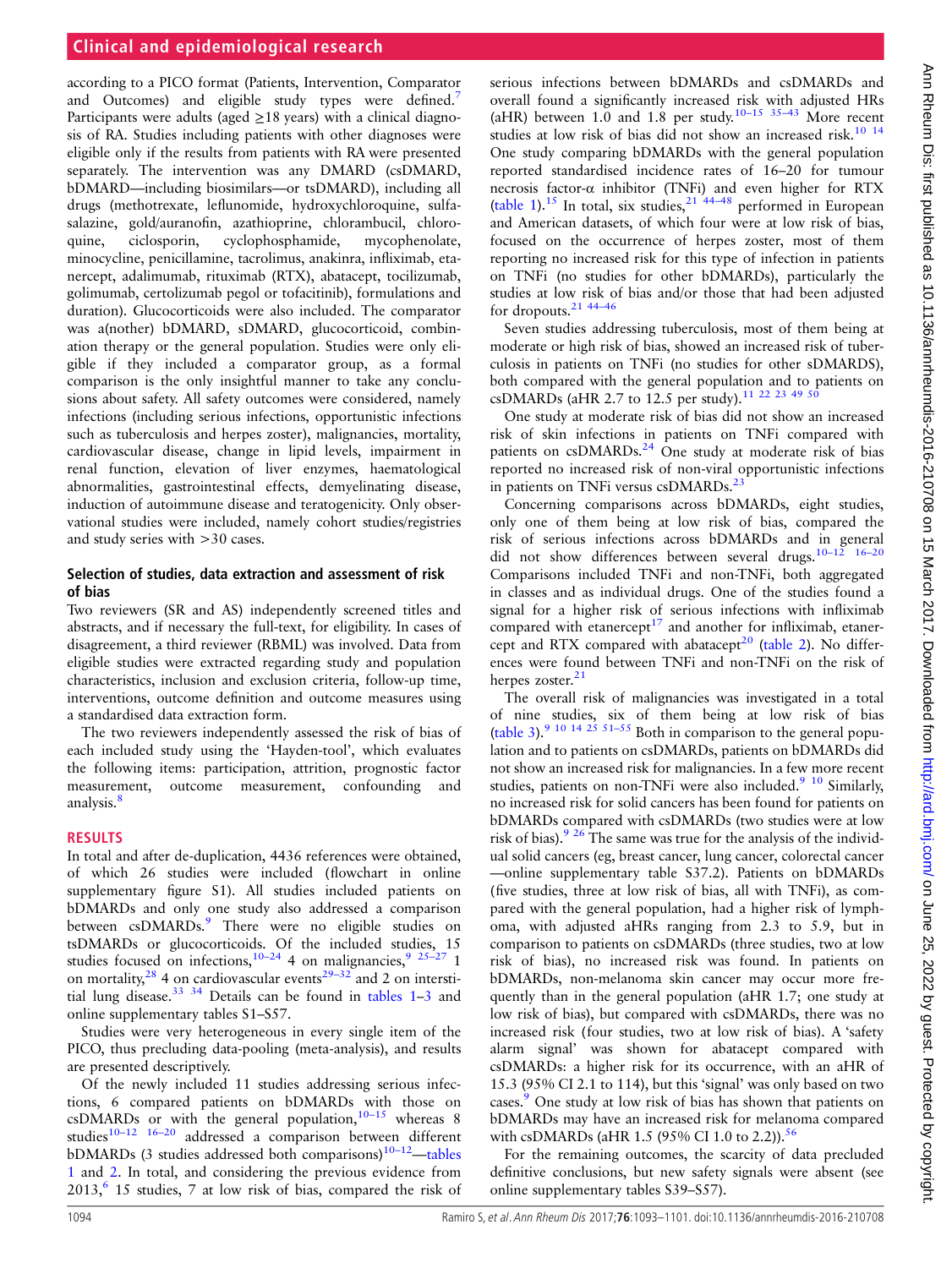<span id="page-2-0"></span>

| Table 1             |                                                    | Serious infections in patients on bDMARDs compared with patients on csDMARDs or general population (observational studies) |                       |                                       |                                                              |               |
|---------------------|----------------------------------------------------|----------------------------------------------------------------------------------------------------------------------------|-----------------------|---------------------------------------|--------------------------------------------------------------|---------------|
| Year of publication | Study ID                                           | Registry                                                                                                                   | Intervention          | Control                               | aHR (intervention vs comparator/control)                     | Risk of bias  |
| Serious infections  |                                                    |                                                                                                                            |                       |                                       |                                                              |               |
| $\leq 2013$         | Galloway 2011 Rheumatology(a) <sup>35</sup>        | <b>BSRBR</b>                                                                                                               | 3 TNFi                | <b>SDMARDS</b>                        | 1.2(1.1 to 1.5)                                              | Low           |
|                     | Greenberg 2010 ARD <sup>36</sup>                   | CORRONA                                                                                                                    | 3 TNFi+MTX            | <b>MIX</b>                            | 1.1(1.0 to 1.3)                                              | Low           |
|                     | Grijalva 2011 JAMA <sup>37</sup>                   | Claim database                                                                                                             | 3 TNFi                | <b>csDMARDs</b>                       | 1.1 $(0.9 \text{ to } 1.2)$                                  | Moderate      |
|                     | Grijalva 2010 Rheumatology <sup>38</sup>           | Claim database                                                                                                             | 3 TNFi                | <b>MIX</b>                            | 1.3 (0.8 to 2.2)                                             | Moderate      |
|                     | Komano 2011 J Rheum <sup>39</sup>                  | <b>REAL</b>                                                                                                                | ETAIFX                | <b>csDMARDs</b>                       | RR 2.4 (1.1 to 5.1)                                          | Moderate      |
|                     | Sakai 2012 AC&R <sup>40</sup>                      | <b>REAL</b>                                                                                                                | ETAIFX                | <b>GDMARDs</b>                        | RR 2.0 (1.3 to 3.2)                                          | Vloderate     |
|                     | Strangfeld 2011 ARD <sup>41</sup>                  | RABBIT                                                                                                                     | 3 TNFi                | <b>csDMARDs</b>                       | 1.8(1.2 to 2.7)                                              | Low           |
|                     | Lane 2011 Medicine (Baltimore) <sup>42</sup>       | Claim database                                                                                                             | 3 TNFi                | <b>GDMARDs</b>                        | 1.2 (1.0 to 1.5) vs HCQ, SSZ, gold                           | Moderate      |
|                     | Galloway 2011 Rheumatology (b) <sup>43</sup>       | <b>BSRBR</b>                                                                                                               | Anakinra              | <b>GDMARDs</b>                        | 1.6 (0.9 to $2.7$ )                                          | Low           |
| 2013-2016           | Aaltonen 2015 J Rheum <sup>10</sup>                | for Biologic Treatment in Finland (ROB-FIN)<br>National Register                                                           | 3 TNFi                | <b>csDMARDs</b>                       | 0.9(0.6 t 0 1.4)                                             | Low           |
|                     |                                                    |                                                                                                                            | <b>RTX</b>            |                                       | 1.1 $(0.6 \text{ to } 1.9)$                                  |               |
|                     | Chiu 2014 Int J Rheum Dis <sup>11</sup>            | Taiwan's National Health Insurance Research Database                                                                       | <b>TNFi (ETA/ADA)</b> | <b>csDMARDs</b>                       | $1.0$ (0.9 to $1.2$ )*                                       | $\frac{4}{2}$ |
|                     | Lampropoulos 2015 Clin Exp Rheumatol <sup>12</sup> | Files Laiko University Hospital                                                                                            | bDMARDs (9?)          | <b>csDMARDs</b>                       | 6.9 (3.1 to 15.4)                                            | High          |
|                     | Miranda 2014 Rev Colom Rheumatol <sup>13</sup>     | Files Colombian Hospital                                                                                                   | bDMARDst              | <b>csDMARDs</b>                       | 2.7 (1.1 to 6.3)                                             | <b>ligh</b>   |
|                     | Morgan 2014 Rheumatology <sup>14</sup>             | <b>BSRBR</b>                                                                                                               | ETA                   | <b>CSDMARDS</b>                       | 1.0 (0.8 to 1.3)                                             | Low           |
|                     | Cobo Ibanez 2014 Rheumatol Int <sup>15</sup>       | BIOBADASER                                                                                                                 | 3 TNFi                | General population                    | $316(13-20);$ $\pm$ 21 $(19-24)$                             | $\sum$        |
|                     |                                                    |                                                                                                                            | <b>RTX</b>            |                                       | 6 32 (1-179); ‡ 2186 (106-302)                               |               |
| Herpes zoster       |                                                    |                                                                                                                            |                       |                                       |                                                              |               |
| $\leq 2013$         | Galloway ARD 2013 <sup>44</sup>                    | <b>BSRBR</b>                                                                                                               | 3 TNFi                | <b>csDMARDs</b>                       | 1.7 (1.1 to 2.7); adjusted for<br>drop-outs 1.5 (1.0 to 2.4) | Low           |
|                     | McDonald 2009 Clin Inf Diseases <sup>47</sup>      | Claim Database                                                                                                             | 3 TNFi                | <b>csDMARDs</b>                       | 1.4(1.1 to 1.8)                                              | Moderate      |
|                     | Strangfeld 2009 JAMA <sup>45</sup>                 | RABBIT                                                                                                                     | 3 TNFi                | <b>csDMARDs</b>                       | 1.6 (1.0 to 2.7)                                             | Low           |
|                     | Garcia-Doval 2010 ARD <sup>48</sup>                | BIOBADASER                                                                                                                 | TNFi (3?)             | General population                    | 10 (3 to 26)                                                 | Low           |
|                     | Winthrop 2013 JAMA <sup>46</sup>                   | Claim Dabatase                                                                                                             | 3 TNFi                | <b>CSDMARDS</b>                       | $1.0$ (0.8 to 1.3)                                           | Moderate      |
| 2013-2016           | Pappas 2015 AC&R <sup>21</sup>                     | CORRONA                                                                                                                    | <b>csDMARDs</b>       | ĬΕ                                    | 1.4 ( $0.8$ to $2.3$ )                                       | Low           |
| Tuberculosis        |                                                    |                                                                                                                            |                       |                                       |                                                              |               |
| $\leq 2013$         | Dixon 2010 ARD(a) <sup>66</sup>                    | <b>BSRBR</b>                                                                                                               | 3 TNFi                | <b>csDMARDs</b>                       | £                                                            | Low           |
|                     | Tam 2010 Clin Exp Rheumatol <sup>49</sup>          | Hong Kong Cohort                                                                                                           | 3 TNFi                | General population<br><b>CSDMARDS</b> | 34.9 (8.9 to 137.2)<br>12.5(3.5 to 44.7)                     | Moderate      |
|                     | Tubach 2009 A&R <sup>50</sup>                      | RATIO                                                                                                                      | 3 TNFi                | General population                    | 12.4 (9.1 to 16.9)                                           | Low           |
|                     | Winthrop ARD <sup>67</sup>                         | Claim database                                                                                                             | 3 TNFi                | General population                    | $\widetilde{\Xi}$                                            | Moderate      |
| 2013-2016           | Ke 2013 Tuberc Lung Dis <sup>22</sup>              | Taiwan's National Health Insurance Research Database                                                                       | TNFi (ADA/ETA)        | <b>csDMARDs</b>                       | 4.9 (2.1 to 11.1)                                            | Moderate      |
|                     | Baddley 2014 ARD <sup>23</sup>                     | 4 US insurance datasets-SABER study (claims dataset)                                                                       | 3 TNFi                | <b>csDMARDs</b>                       | 4.2 (0.5 to 33.5)                                            | Moderate      |
|                     | Chiu 2014 Int J Rheum Dis <sup>11</sup>            | Taiwan's National Health Insurance Research Database                                                                       | INFI (ADA/ETA)        | <b>csDMARDs</b>                       | 2.7 (2.1 to 3.3)                                             | High          |
| Skin infections     |                                                    |                                                                                                                            |                       |                                       |                                                              |               |
| 2013-2016           | Wasson 2013 BMC Infect Dis <sup>24</sup>           | US Veterans (Claims database)                                                                                              | 3 TNFi                | <b>csDMARDs</b>                       | 1.1 (0.6 to 2.0) §                                           | Moderate      |
|                     |                                                    |                                                                                                                            |                       |                                       |                                                              | Continuec     |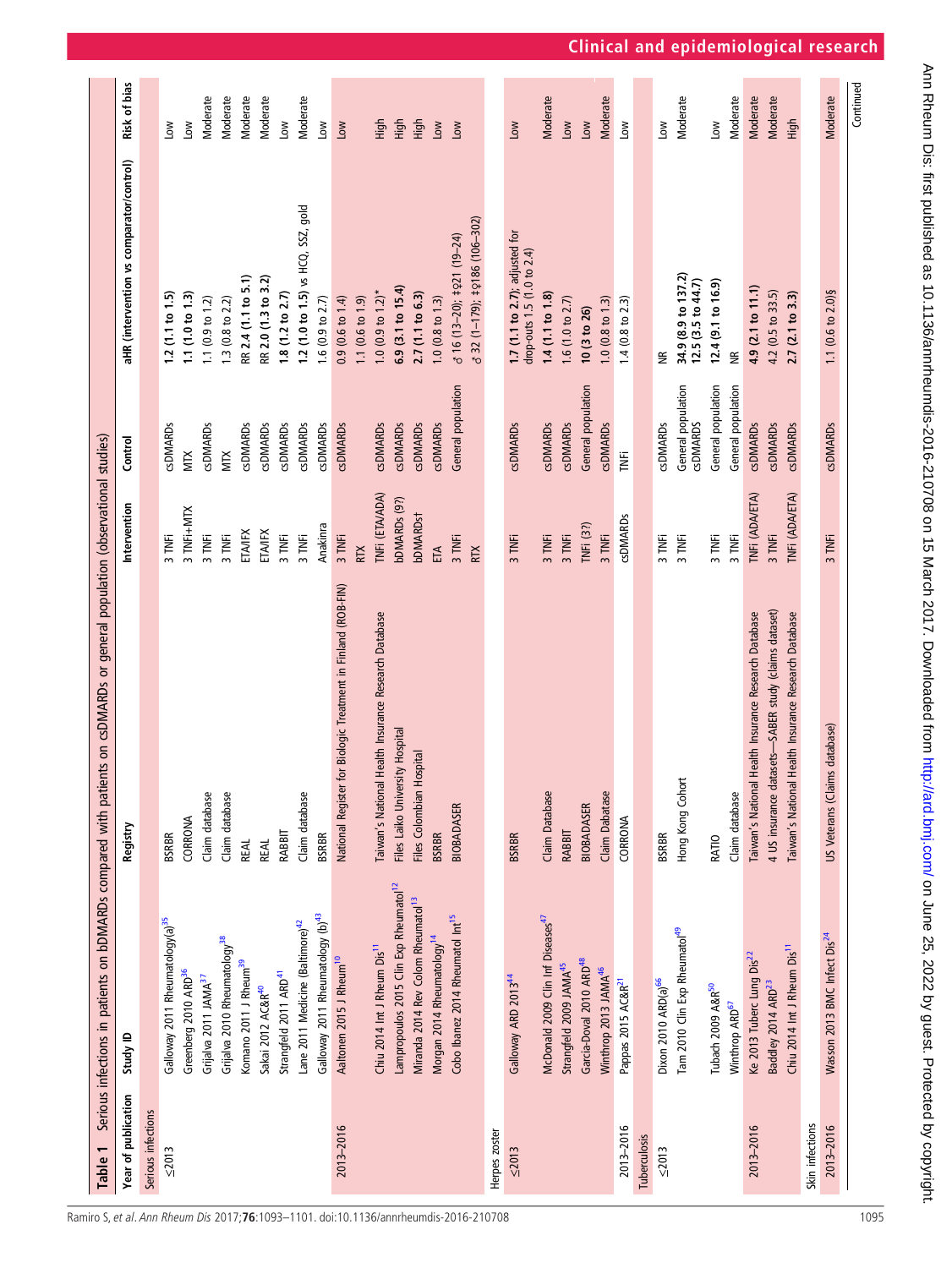|  |  | <b>Clinical and epidemiological research</b> |  |
|--|--|----------------------------------------------|--|
|  |  |                                              |  |

| Table 1 Continued                                                     |                                                                                                                                                                                                                                                                                                                                                                                                                                                               |                                                                                                                                                                                                                                                                                                                                                                                                                                                                                                                                                                                                                                                                      |                          |                |                                                                                                  |              |
|-----------------------------------------------------------------------|---------------------------------------------------------------------------------------------------------------------------------------------------------------------------------------------------------------------------------------------------------------------------------------------------------------------------------------------------------------------------------------------------------------------------------------------------------------|----------------------------------------------------------------------------------------------------------------------------------------------------------------------------------------------------------------------------------------------------------------------------------------------------------------------------------------------------------------------------------------------------------------------------------------------------------------------------------------------------------------------------------------------------------------------------------------------------------------------------------------------------------------------|--------------------------|----------------|--------------------------------------------------------------------------------------------------|--------------|
| Year of publication Study ID                                          |                                                                                                                                                                                                                                                                                                                                                                                                                                                               | Registry                                                                                                                                                                                                                                                                                                                                                                                                                                                                                                                                                                                                                                                             | Intervention             | Control        | aHR (intervention vs comparator/control)                                                         | Risk of bias |
| Non-viral opportunistic infections <sup>1</sup>                       |                                                                                                                                                                                                                                                                                                                                                                                                                                                               |                                                                                                                                                                                                                                                                                                                                                                                                                                                                                                                                                                                                                                                                      |                          |                |                                                                                                  |              |
| tADA, ABA, ETA, RTX, TCZ, IFX.<br>§Adjusted OR reported.<br>2013-2016 | INon-viral opportunistic infections included fungal infections, tuberculosis, pneumocystosis,<br>Estimates in bold reflect a risk/ratio statistically significantly different from 1, ie association<br>#Standardised incidence rates are reported, with the general population as the reference.<br>More details are found in online supplementary tables S1-S31.<br>* Unadjusted estimate; no adjusted estimate reported.<br>Baddley 2014 ARD <sup>23</sup> | Researchers of North America; coDMARDs, conventional synthetic disease-modifying antineumatic drugs; CP, certolizumab; ETA, etanercept; HCQ, hydroxychloroquine; IFX, infliximab; MTX, methotrexate; NR, not reported; RABBIT,<br>ADA, adalimumab; aHR, adiusted Hazard Ratio; bDMARDs, biological disease-modifying antinheumatic drugs; BIOBADASER, Spanish Biologics Register, SPRR, Ritish Society of Rheumatology Biologics Register, CORRONA, Consortium o<br>nocardiosis/actinomycosis, non-tuberculous mycobacteria, salmonellosis, listeriosis and legionellosis.<br>4 US insurance datasets (SABER study (claims dataset)<br>is statistically significant. | 3 TNFi<br>ADA<br>ĘĀ<br>Ĕ | <b>GDMARDS</b> | 2.6 (1.2 to 5.6)<br>0.8(0.4 t 0.1.8)<br>$1.6(0.9 \text{ to } 3.1)$<br>$1.8(0.6 \text{ to } 5.3)$ | Moderate     |
| $\alpha$ inhibitor.                                                   |                                                                                                                                                                                                                                                                                                                                                                                                                                                               | Observation of Biologic Therapy (in German); RATIO, French Biologics Registry Registry Realistry of Japanese Rheumatoid Arthritis Patients for Long-term Safety; RR, relative risk; RTX, rituximab; SZ, sulfasalazine; TCZ, to                                                                                                                                                                                                                                                                                                                                                                                                                                       |                          |                |                                                                                                  |              |

# **DISCUSSION**

Existing literature has further con firmed that patients on bDMARDs (both TNFi and non-TNFi) have an increased risk of serious infections compared with patients on csDMARDs and that in general there are no differences across bDMARDs. There is an increased risk for tuberculosis with TNFi, whereas this has not been studied well for non-TNFi. There does not seem to be an increased risk of herpes zoster with bDMARDs. In addition, bDMARDs are not associated with an increased risk of malignancies, with the potential exception of melanoma, based on one study only.

Interestingly, more recent studies addressing serious infections, and especially those at low risk of bias, did not show an increased risk of infections anymore.[10 14](#page-7-0) This contrasts with earlier studies addressing the same outcome, in which a higher risk of infections had been reported consistently even in those at low risk of bias. $35 \frac{36}{41}$  This effect may reflect a change in the attitude of physicians who now more carefully screen and monitor patients (including infection prophylaxis, when indicated) and treat infections in patients on bDMARDs appropriately.

In general, our conclusions are in line with those drawn in  $2013$ , which is reassuring. The accumulating body of evidence related to bDMARDs is consistently showing us that patients with RA can be treated in a relatively safe way with these drugs. This SLR extends these conclusions also to non-TNFi bDMARDs, which was not possible in the previous SLR.<sup>[6](#page-7-0)</sup> Still, most literature on safety pertains to TNFi, and we need more studies including non-TNFi bDMARDs and tsDMARDs in future.

This SLR also highlights the importance of observational studies in addressing safety aspects of treatment, particularly those studies that include a comparator and truly allow us to assign risks to patients on a particular intervention (eg, bDMARDs). Without a proper comparison, it is impossible to truly judge risks. In addition, these are studies that include all types of patients and follow them up for a long period of time, directly re flecting daily clinical practice, which increases their generalisability.<sup>[4](#page-7-0)</sup> This is what we need to get better insight into safety aspects of treatments as it complements the limited information derived from clinical trials. Admittedly, conducting this type of analysis in observational studies prop-erly is challenging.<sup>[57](#page-8-0)</sup> Several confounders can influence the relationships of interest, and they need to be carefully considered. Even though this is done, even the 'best comparator' that we at the moment have to contrast safety of bDMARDs with, namely csDMARDs, also implies challenges and limitations, as we know that patients on csDMARDs have less severe disease, or sometimes historical data are used for comparison purposes, which also introduces some sources of bias. Increasingly complex analyses are being undertaken to circumvent the known challenges, for example, analysis adjusted for propensity score.<sup>[58](#page-8-0)</sup> Collaborations between registries are important in order to homogenise procedures, raise the overall quality and allow comparisons, and these should be encouraged.<sup>[59](#page-8-0)</sup> This will lead to better information for clinicians and better care to patients. Over and above the current data from observational studies, other information previously obtained through randomised clinical trials (RCTs) or addressed in package inserts should be taken into account. The labels of each drug, including adverse events and lab monitoring, remain undisputed and it is good practice to follow them.

Although this SLR aimed at including all DMARDs, the eligible studies were only on bDMARDs. This points to the need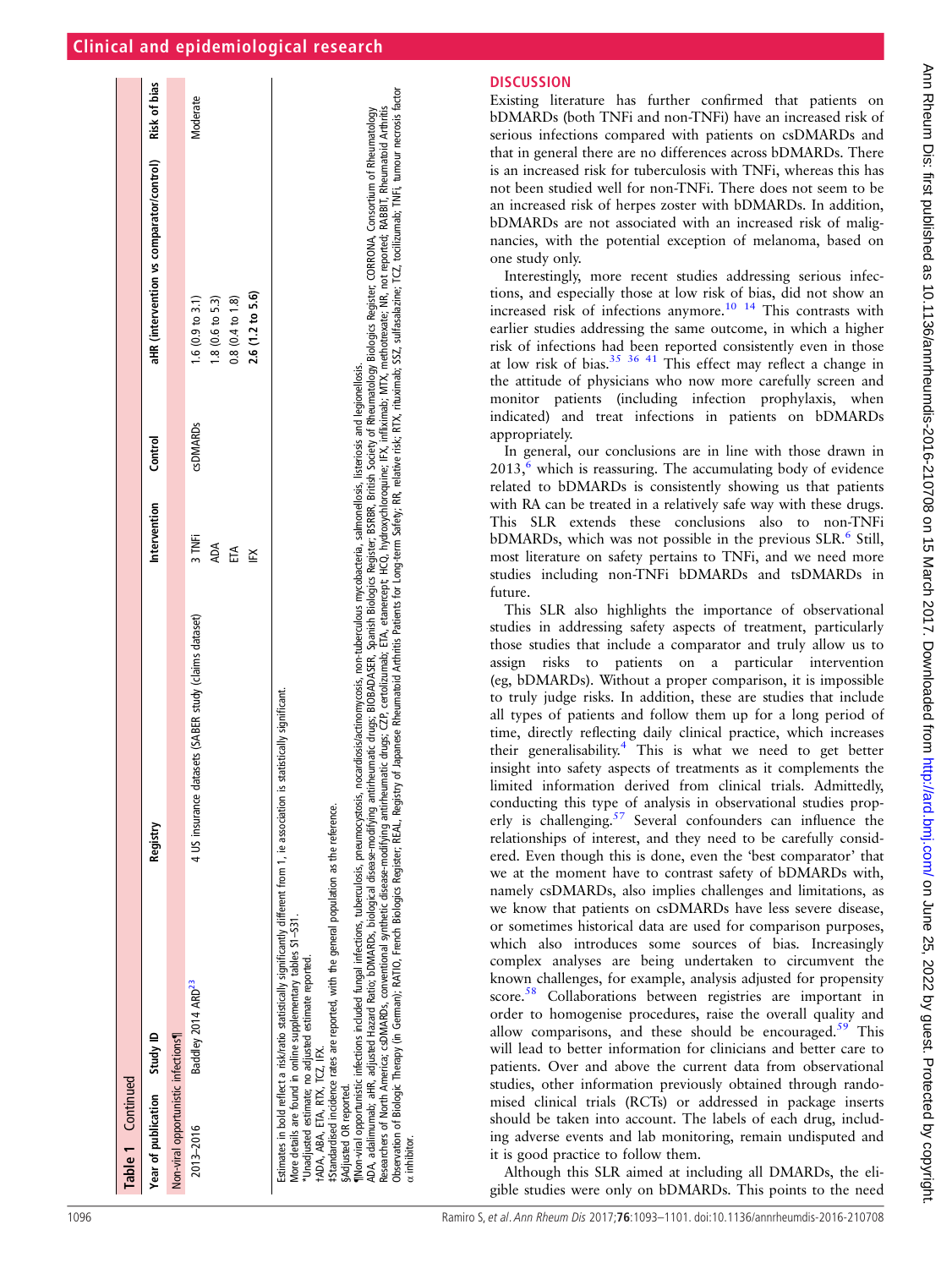<span id="page-4-0"></span>

|                                     |                                         | Table 2 Serious infections in patients on bDMARDs, comparison between different bDMARDs (observational studies) |              |             |                                             |                 |
|-------------------------------------|-----------------------------------------|-----------------------------------------------------------------------------------------------------------------|--------------|-------------|---------------------------------------------|-----------------|
| Year of<br>publication              | Study ID                                | Registry                                                                                                        | Intervention | Control     | aHR (intervention vs<br>comparator/control) | Risk of<br>bias |
| Serious Infections                  |                                         |                                                                                                                 |              |             |                                             |                 |
| 2013-2016                           | Aaltonen 2015 J Rheum <sup>10</sup>     | National Register for Biologic Treatment in<br>Finland (ROB-FIN)                                                | <b>RTX</b>   | <b>TNFi</b> | 1.4 $(0.8 \text{ to } 2.6)$                 | Low             |
|                                     | Chiang 2014 Comp methods <sup>16</sup>  | Taiwan's National Health Insurance                                                                              | <b>ETA</b>   | ADA         | 2.0 (1.1 to 3.6)*                           | High            |
|                                     | Chiu 2014 Int J Rheum Dis <sup>11</sup> | Research Database                                                                                               | <b>ADA</b>   | ETA         | 1.8 (1.2 to 2.8)                            | High            |
|                                     | Curtis 2014 AC&R <sup>17</sup>          | US Veterans (claims dataset)                                                                                    | ABA          | ETA         | 1.1 (0.6 to 2.1)                            | Moderate        |
|                                     |                                         |                                                                                                                 | <b>ADA</b>   |             | 1.4 $(0.9 \text{ to } 2.2)$                 |                 |
|                                     |                                         |                                                                                                                 | <b>IFX</b>   |             | 2.3 (1.3 to 4.0)                            |                 |
|                                     |                                         |                                                                                                                 | <b>RTX</b>   |             | 1.4 $(0.8 \text{ to } 2.6)$                 |                 |
|                                     | Johnston 2013 Semin Arthr               | MarketScan (claims dataset)                                                                                     | ABA          | <b>RTX</b>  | 1.2 $(0.8 \text{ to } t)$                   | Moderate        |
|                                     | $R$ heum <sup>18</sup>                  |                                                                                                                 | ADA          |             | 1.1 $(0.7 \text{ to } 1.7)$                 |                 |
|                                     |                                         |                                                                                                                 | <b>ETA</b>   |             | 1.3 (0.8 to 2.0)                            |                 |
|                                     |                                         |                                                                                                                 | <b>IFX</b>   |             | 1.6 $(1.0 to 2.6)$                          |                 |
|                                     | Lampropoulos 2015 Clin Exp              | Files Laiko University Hospital                                                                                 | ADA          | IFX         | $1.1$ (p=0.819)                             | High            |
|                                     | Rheumatol <sup>12</sup>                 |                                                                                                                 | <b>ETA</b>   |             | $0.7$ (p=0.559)                             |                 |
|                                     | Sakai 2015 AR&T <sup>19</sup>           | <b>REAL</b>                                                                                                     | <b>TCZ</b>   | <b>TNFi</b> | 2.2 (0.9 to 5.4)                            | Moderate        |
|                                     | Yun 2016 A&R <sup>20</sup>              | Medicare claims dataset                                                                                         | ADA          | ABA         | 1.1 (0.9 to 1.3)                            |                 |
|                                     |                                         |                                                                                                                 | <b>CZP</b>   |             | 1.1 $(0.9 \text{ to } 1.3)$                 |                 |
|                                     |                                         |                                                                                                                 | ETA          |             | 1.2 $(1.1 to 1.5)$                          |                 |
|                                     |                                         |                                                                                                                 | <b>IFX</b>   |             | 1.4 $(1.2$ to 1.6)                          |                 |
|                                     |                                         |                                                                                                                 | <b>GOL</b>   |             | 1.1 (0.9 to 1.4)                            |                 |
|                                     |                                         |                                                                                                                 | <b>RTX</b>   |             | 1.4 $(1.2$ to 1.5)                          |                 |
|                                     |                                         |                                                                                                                 | TCZ          |             | 1.1 (0.9 to 1.3)                            |                 |
| Herpes zoster                       |                                         |                                                                                                                 |              |             |                                             |                 |
| 2013-2016                           | Pappas 2015 AC&R <sup>21</sup>          | CORRONA                                                                                                         | Non-TNFi     | <b>TNFi</b> | 0.8 (0.5 to 1.4)                            | Low             |
| <b>Tuberculosis</b>                 |                                         |                                                                                                                 |              |             |                                             |                 |
| 2013-2016                           | Chiang 2014 Comp methods <sup>16</sup>  | Taiwan's National Health Insurance                                                                              | ETA          | ADA         | 2.4 (0.3 to 19.0)                           | High            |
|                                     | Chiu 2014 Int J Rheum Dis <sup>11</sup> | Research Database                                                                                               | ADA          | ETA         | 2.4 (1.3 to 4.2)                            | High            |
| Non-viral opportunistic infections‡ |                                         |                                                                                                                 |              |             |                                             |                 |
| 2013-2016                           | Baddley 2014 ARD <sup>23</sup>          | 4 US insurance datasets (SABER study<br>(claims dataset))                                                       | ADA          | ETA         | 1.8 (0.8 to 4.0)                            | Moderate        |
|                                     |                                         |                                                                                                                 | IFX          |             | 2.9 (1.5 to 5.4)                            |                 |

Estimates in bold reflect a risk/ratio statistically significantly different from 1, ie association is statistically significant.

More details are found in online [supplementary tables S1](http://dx.doi.org/10.1136/annrheumdis-2016-210708)–S31.

\*Unadjusted estimate; no adjusted estimate reported.

†No upper border of CI given.

‡Non-viral opportunistic infections included fungal infections, tuberculosis, pneumocystosis, nocardiosis/actinomycosis, non-tuberculous mycobacteria, salmonellosis, listeriosis and legionellosis.

ABA, abatacept; ADA, adalimumab; aHR, adjusted adjusted Hazard Ratio; CORRONA, Consortium of Rheumatology Researchers of North America; CZP, certolizumab pegol; ETA, etanercept; GOL, golimumab; IFX, infliximab; REAL, Registry of Japanese Rheumatoid Arthritis Patients for Long-term Safety; RTX, rituximab; TCZ, tocilizumab; TNFi, tumour necrosis factor α inhibitor.

for good quality safety studies addressing the remaining DMARDs. Only one study included a comparison between csDMARDs and the focus of that study was still on bDMARDs.<sup>[9](#page-7-0)</sup> Among the studies on bDMARDs, none of them included patients on biosimilars (yet). In addition, observational studies addressing tsDMARDs ( Jak inhibitor(s)) have not yet been found. However, RCT data point towards a higher risk of serious infections, infections caused by herpes zoster and tuberculosis, risks that should not be ignored and that warrant further research.<sup>[2](#page-7-0) [60](#page-8-0)</sup> Finally, while glucocorticoids are gaining importance as bridging treatment for RA, no single study meeting the eligibility criteria could be found. Nevertheless, concerns regarding the long-term safety of glucocorticoids remain, $\lambda$  and recent studies, even though some of them are uncontrolled or may suffer from confounding by indication, point towards a higher cardiovascular risk, a higher risk of infections and higher mortality in patients taking

glucocorticoids.<sup>[28](#page-7-0) 61–[64](#page-8-0)</sup> These are all questions that should be addressed, likely in registries, and with the use of analytical techniques that have previously been used with success in safety studies with bDMARDs.

In line with the frequent updates of the EULAR recommendations for the management of RA, it is to expect that an update of this SLR will soon deserve careful attention, particularly if the above-mentioned unmet needs are fulfilled and more good quality safety registry data, and covering more interventions, become available. An example is the recent study from Strangfeld et  $al^{65}$  $al^{65}$  $al^{65}$  showing a higher risk of lower intestinal perforation in patients taking tocilizumab compared with patients on csDMARDs, which has no longer been included in this SLR because it was accepted for publication after the update of the search for this SLR and when the task force meeting for the EULAR recommendations on the management of RA had already taken place. This and other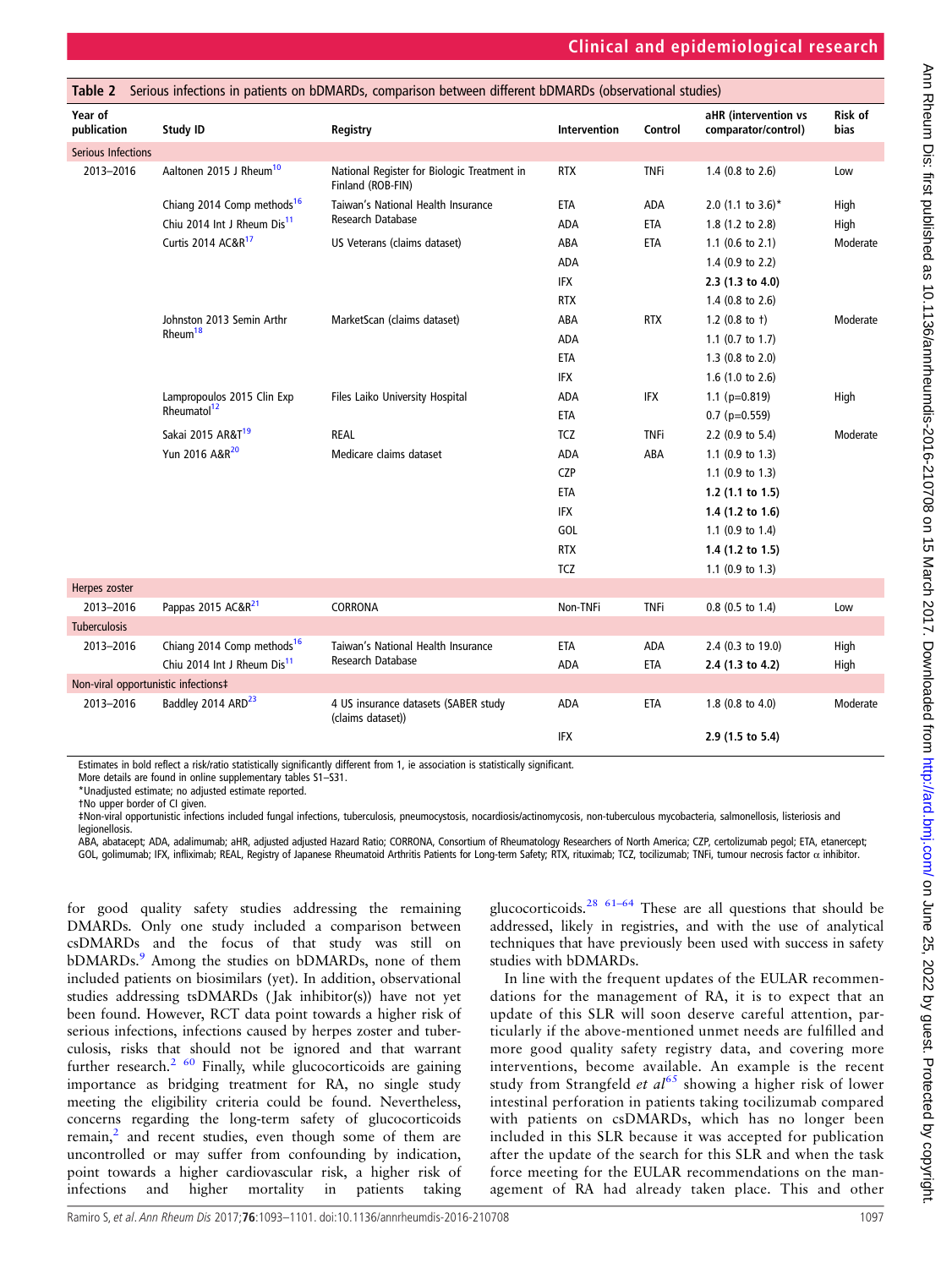<span id="page-5-0"></span>

| Table 3                         | Malignancies in patients on bDMARDs compared with patients |                                                                  |                      |                            | on csDMARDs or general population (observational studies) |                                                                                                         |                                                                                      |                 |
|---------------------------------|------------------------------------------------------------|------------------------------------------------------------------|----------------------|----------------------------|-----------------------------------------------------------|---------------------------------------------------------------------------------------------------------|--------------------------------------------------------------------------------------|-----------------|
| publication<br>Year of          | Study ID                                                   | Registry                                                         | Intervention         | <b>CSDMARDS</b><br>Control | Control general<br>population                             | aHR (intervention vs<br>comparator/control)                                                             | aHR (intervention vs<br>general population)                                          | Risk of<br>bias |
| All types of cancer             |                                                            |                                                                  |                      |                            |                                                           |                                                                                                         |                                                                                      |                 |
| $\leq 2013$                     | Askling 2009 A&R <sup>51</sup>                             | <b>ARTIS</b>                                                     | 3 TNFi               | <b>csDMARDs</b>            | General population                                        | 1.2); TNFi vs csDMARDs combination<br>TNFi vs pts starting MTX: 1.0 (0.8 to<br>therapy 1.0 (0.7 to 1.4) | 1.1(1.0 to 1.3)                                                                      | Low             |
|                                 | Carmona 2011 Semin Arthritis Rheum <sup>52</sup>           | BIOBADASER                                                       | 3 TNFi               | <b>csDMARDs</b>            | General population                                        | 0.5(0.1 to 2.5)                                                                                         | 0.7(0.5 to 0.9)                                                                      | Low             |
|                                 | Hayes 2013 A&R <sup>53</sup>                               | Claim database                                                   | 3 TNFi               | <b>CSDMARDS</b>            | $\widetilde{\Xi}$                                         | Ever-analysis 0.9 (0.8 to 1.1)<br>$0.8(0.6 \text{ to } 1.1)$                                            | $\widetilde{\Xi}$                                                                    | Moderate        |
|                                 | Pallavicini 2010 Autoimmunity Reviews <sup>54</sup>        | <b>LORHEN</b>                                                    | 3 TNFi               | $\widetilde{\Xi}$          | General population                                        | $\widetilde{\Xi}$                                                                                       | Milan*: 0.9 (0.6 to 1.5) to<br>Varese 1.1 (0.6 to 1.7)                               | Moderate        |
|                                 | Strangfeld 2010 AR&T <sup>55</sup>                         | RABBIT                                                           | 3 TNFi<br>ANA        | <b>csDMARDs</b>            | General population                                        | $0.7(0.4 \text{ to } 1.1)$<br>$1.4(0.6 \text{ to } 3.5)$                                                | $0.8(0.5 \text{ to } 1.0)$<br>$\widetilde{\Xi}$                                      | Low             |
| 2013-2016                       | Berghen 2015 Clin Rheumatol <sup>25</sup>                  | Cases from the Leuven University<br>Hospital                     | 3 TNFi               | $\widetilde{\Xi}$          | General population                                        | $\widetilde{z}$                                                                                         | $6163.5(156.8 to 170.6)$ †<br>$2145.5(137.2 to 154.3)$                               | Moderate        |
|                                 | Aaltonen 2015 J Rheum <sup>10</sup>                        |                                                                  | 3 TNFi               | <b>CSDMARDS</b>            | $\widetilde{\Xi}$                                         | 1.2 (0.6 to 2.2)                                                                                        | $\widetilde{\Xi}$                                                                    | Low             |
|                                 |                                                            | National Register for Biologic<br>Treatment in Finland (ROB-FIN) | <b>ADA</b><br>ETA    |                            |                                                           | 1.3 (0.7 to 2.6)<br>1.1 $(0.5 \text{ to } 2.2)$                                                         |                                                                                      |                 |
|                                 |                                                            |                                                                  | ΙĔ                   |                            |                                                           | $1.2$ (0.4 to 3.1)                                                                                      |                                                                                      |                 |
|                                 |                                                            |                                                                  | <b>RTX</b>           |                            |                                                           | $1.2(0.5 \text{ to } 3.2)$                                                                              |                                                                                      |                 |
|                                 | Morgan 2014 Rheumatology <sup>14</sup>                     | <b>BSRBR</b>                                                     | ETA                  | <b>csDMARDs</b>            | $\widetilde{\Xi}$                                         | 0.8(0.7 t 0 1.0)                                                                                        | $\widetilde{\Xi}$                                                                    | Low             |
|                                 | Solomon 2014 Semin Arthr Rheum <sup>9</sup>                | CORRONA                                                          | 3 TNFi               | MIX                        | $\widetilde{\Xi}$                                         | 0.3(0.1 to 0.6)                                                                                         | $\widetilde{\Xi}$                                                                    | Low             |
|                                 |                                                            |                                                                  | <b>RTX</b>           |                            |                                                           | $0.4(0.1 \text{ to } 2.6)$                                                                              |                                                                                      |                 |
|                                 |                                                            |                                                                  | ABA                  |                            |                                                           | 1.6(0.4 to 6.0)                                                                                         |                                                                                      |                 |
| Patients with history of cancer |                                                            |                                                                  |                      |                            |                                                           |                                                                                                         |                                                                                      |                 |
| $\leq 2013$                     | Dixon 2010 AC&R <sup>68</sup>                              | <b>BSRBR</b>                                                     | 3 TNFi               | <b>CSDMARDS</b>            | $\widetilde{\Xi}$                                         | 0.5 (0.1 to 2.2); censoring after first<br>cancer 0.5 (0.1 to 2.2)                                      | $\widetilde{\Xi}$                                                                    | Γoν             |
| Solid cancers                   |                                                            |                                                                  |                      |                            |                                                           |                                                                                                         |                                                                                      |                 |
| 2013-2016                       | Mercer 2015 ARD <sup>26</sup>                              | <b>BSRBR</b>                                                     | 3 TNFi               | <b>CSDMARDS</b>            | $\widetilde{\Xi}$                                         | 0.8(0.6 t0 1.1)                                                                                         | $\widetilde{\Xi}$                                                                    | <b>NOT</b>      |
|                                 |                                                            |                                                                  | <b>ADA</b>           |                            |                                                           | 0.8(0.6 t0 1.1)                                                                                         |                                                                                      |                 |
|                                 |                                                            |                                                                  | ETA                  |                            |                                                           | 0.9(0.7 t 0 1.2)                                                                                        |                                                                                      |                 |
|                                 |                                                            |                                                                  | $\mathbb{E}$         |                            |                                                           | 0.8(0.6 t01.1)                                                                                          |                                                                                      |                 |
|                                 | Solomon 2014 Semin Arthr Rheum <sup>9</sup>                | CORRONA                                                          | 3 TNFi<br><b>RTX</b> | <b>MTX</b>                 | $\widetilde{\Xi}$                                         | 0.2(0.1 to 0.6)<br>0.3(0.0 to 3.4)                                                                      | $\widetilde{\Xi}$                                                                    | <b>No</b>       |
|                                 |                                                            |                                                                  | ABA                  |                            |                                                           | $0.4(0.1 \text{ to } 2.2)$                                                                              |                                                                                      |                 |
| Lymphoma                        |                                                            |                                                                  |                      |                            |                                                           |                                                                                                         |                                                                                      |                 |
| $\leq 2013$                     | Askling 2009 ARD <sup>69</sup>                             | <b>ARTIS</b>                                                     | 3 TNFi               | <b>CSDMARDS</b>            | Gen population                                            | $1.4$ (0.8 to 2.1)                                                                                      | 2.7(1.8 to 4.1)                                                                      | $\sim$          |
|                                 | Mariette 2010 ARD <sup>70</sup>                            | RATIO                                                            | 3 TNFi               | $\widetilde{\Xi}$          | Gen population                                            | $\widetilde{\Xi}$                                                                                       | 2.3(1.6 to 3.3)                                                                      | Low             |
|                                 | Carmona 2011 Semin Arthritis Rheum <sup>52</sup>           | <b>BIOBADASER</b>                                                | 3 TNFi               | <b>CSDMARDS</b>            | General population                                        | $\widetilde{z}$                                                                                         | Hodgkin's lymphoma 5.3 (0.1<br>lymphoma 1.5 (0.31 to 4.4)<br>to 29.5); non-Hodgkin's | Low             |
|                                 |                                                            |                                                                  |                      |                            |                                                           |                                                                                                         |                                                                                      | Continued       |

1098 Ramiro S, et al . Ann Rheum Dis 2017;**76**:1093–1101. doi:10.1136/annrheumdis-2016-210708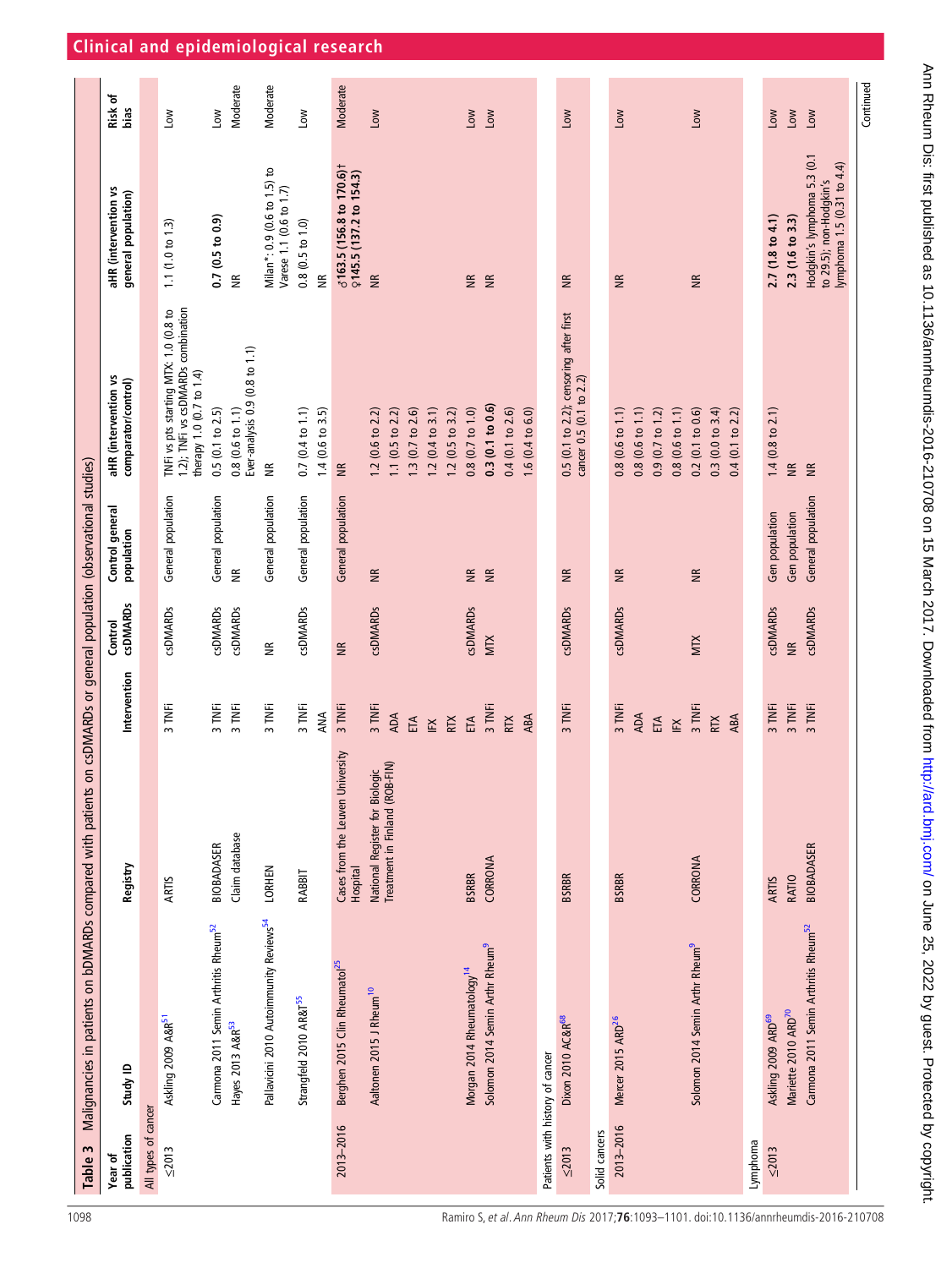| aHR (intervention vs<br>comparator/control)<br>$0.8(0.3 \text{ to } 2.1)$<br>Control general<br>population<br>$\widetilde{\mathsf{B}}$                                                                                                                                                                                                                                                                                                                                                                                                                                                                                                                                                                                                                                                                                                                                                                     | aHR (intervention vs<br>general population)             | Risk of<br>bias       |
|------------------------------------------------------------------------------------------------------------------------------------------------------------------------------------------------------------------------------------------------------------------------------------------------------------------------------------------------------------------------------------------------------------------------------------------------------------------------------------------------------------------------------------------------------------------------------------------------------------------------------------------------------------------------------------------------------------------------------------------------------------------------------------------------------------------------------------------------------------------------------------------------------------|---------------------------------------------------------|-----------------------|
|                                                                                                                                                                                                                                                                                                                                                                                                                                                                                                                                                                                                                                                                                                                                                                                                                                                                                                            |                                                         |                       |
| Ever-analysis 1.3 (0.7 to 2.2)                                                                                                                                                                                                                                                                                                                                                                                                                                                                                                                                                                                                                                                                                                                                                                                                                                                                             | $\widetilde{\mathsf{B}}$                                | <b>Moderate</b>       |
| $\widetilde{\Xi}$<br>General population                                                                                                                                                                                                                                                                                                                                                                                                                                                                                                                                                                                                                                                                                                                                                                                                                                                                    | Milan 6.0 (1.6 to 15.4) to<br>Varese 5.0 (1.3 to 12.7); | <b>Moderate</b>       |
| $\widetilde{\Xi}$<br>General population                                                                                                                                                                                                                                                                                                                                                                                                                                                                                                                                                                                                                                                                                                                                                                                                                                                                    | ♂ 423.6 (361.9-492.8)+<br>Q1135 (1003.1-1279.5)         | Moderate              |
|                                                                                                                                                                                                                                                                                                                                                                                                                                                                                                                                                                                                                                                                                                                                                                                                                                                                                                            |                                                         |                       |
| TNFi vs MTX 1.4 (1.2 to 1.7)<br>1.4(1.2 to 1.6)<br>€                                                                                                                                                                                                                                                                                                                                                                                                                                                                                                                                                                                                                                                                                                                                                                                                                                                       | €                                                       | Moderate              |
| BCC 1.0 (0.5 to 1.7), SCC 1.2 (0.4 to<br>3.8); first cancer per subject BCC 0.8<br>(0.5 to 1.5)<br>General population                                                                                                                                                                                                                                                                                                                                                                                                                                                                                                                                                                                                                                                                                                                                                                                      | 1.7(1.4 to 2.0)                                         | $\sum_{i=1}^{\infty}$ |
| Ever-analysis 1.1 (0.8 to 1.5)<br>$0.8(0.5 \text{ to } 1.4)$<br>€                                                                                                                                                                                                                                                                                                                                                                                                                                                                                                                                                                                                                                                                                                                                                                                                                                          | $\widetilde{\Xi}$                                       | Moderate              |
| 0.7(0.0 t0 13.6)<br>$0.4(0.1 \text{ to } 1.2)$<br>$\widetilde{\Xi}$                                                                                                                                                                                                                                                                                                                                                                                                                                                                                                                                                                                                                                                                                                                                                                                                                                        | $\widetilde{z}$                                         | Low                   |
|                                                                                                                                                                                                                                                                                                                                                                                                                                                                                                                                                                                                                                                                                                                                                                                                                                                                                                            |                                                         |                       |
| 1.5(1.0 to 2.2)<br>$\widetilde{\Xi}$                                                                                                                                                                                                                                                                                                                                                                                                                                                                                                                                                                                                                                                                                                                                                                                                                                                                       | $\widetilde{\Xi}$                                       | $\sum_{i=1}^{n}$      |
| Rheumatology Network (Italian Biologics Registe); MTX, methotrexate; MA, not available (not mentioned in the original article); NR, not reported; pts, patients; RABBIT, Rheumatologi Arthritis Observation of Biologic Therap<br>ABA, abatacept; ADA, adalimumab; aHR, adjusted HR; ANA, anakinra; ARTIS, Swedish Biologics Register; BCC, basal cell carcinoma; bDMARDs, biological disease-modifying antinheumatic drugs; BIOBADASER, Spanish Biologics Regis<br>Society of Rheumatologics Register; CORRONA, Consortium of Rheumatology Researchers of North America; csDMARDs, conventional synthetic disease-modifying antirheumatic drugs; ETA, etanercept; IriR(ximab; LOHREN, Lombady<br>15tandardised incidence rates are reported, with the general population as the reference; SIR of 100 means no difference between incidence rates.<br>These were the general population comparators used. |                                                         |                       |
| $15.3(2.1 to 114.0)$ #                                                                                                                                                                                                                                                                                                                                                                                                                                                                                                                                                                                                                                                                                                                                                                                                                                                                                     |                                                         |                       |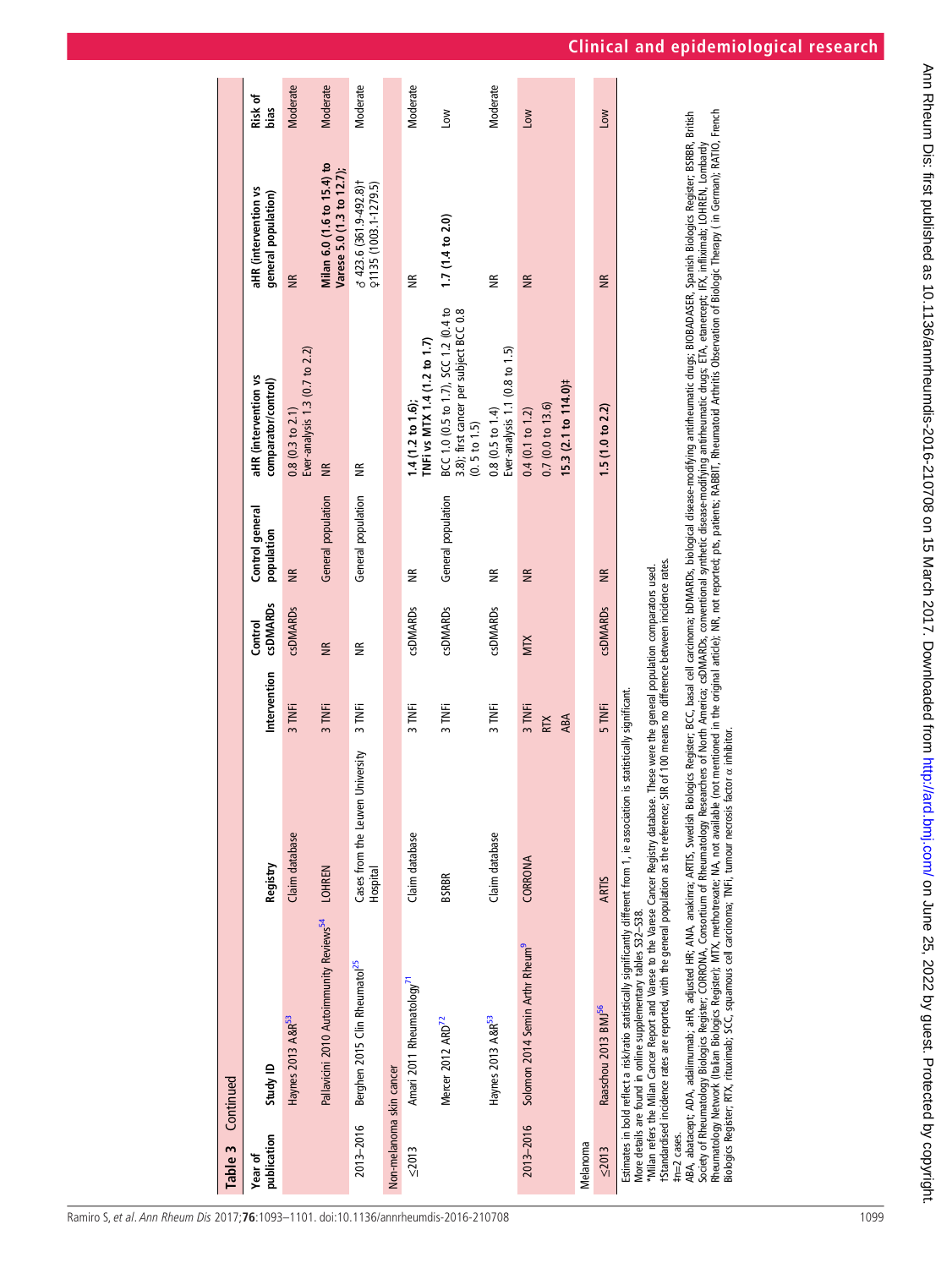<span id="page-7-0"></span>relevant studies should be considered in a future update of this SLR.

#### Author affiliations <sup>1</sup>

<sup>1</sup>Department of Rheumatology, Leiden University Medical Center, Leiden, The Netherlands

<sup>2</sup>CEDOC, Nova Medical School, Universidade Nova de Lisboa, Lisboa, Portugal

<sup>3</sup>Unit for Clinical Therapy Research, Inflammatory Diseases (ClinTRID), The Karolinska Institute, Stockholm, Sweden

<sup>4</sup>Leeds Institute of Rheumatic and Musculoskeletal Medicine, University of Leeds, Chapel Allerton Hospital Leeds, Leeds, UK

<sup>5</sup>NIHR Leeds Musculoskeletal Biomedical Research Unit, Leeds Teaching Hospitals NHS Trust, Leeds, UK

<sup>6</sup>Division of Rheumatology, Department of Medicine 3, Medical University of Vienna, Vienna, Austria

<sup>7</sup>Department of Medicine, Hietzing Hospital, Vienna, Austria

8 Department of Rheumatology, Paris Descartes University, Cochin Hospital,

Assistance Publique-Hôpitaux de Paris, INSERM (U1153): Clinical Epidemiology and Biostatistics, Paris, France <sup>9</sup>Department of Clinical Immunology & Rheumatology, Amsterdam Rheumatology

Center, Amsterdam, The Netherlands

<sup>10</sup>Department of Rheumatology, University Medical Center Utrecht, Utrecht, The Netherlands

<sup>11</sup>Department of Rheumatology and Clinical Immunology, Charité--- University Medicine Berlin, Berlin, Germany

<sup>12</sup>Department of Psychology, Health and Technology, University of Twente, Enschede, The Netherlands<br><sup>13</sup>EULAR Standing Committee of People with Arthritis/Rheumatism in Europe

 $14$ Center for Behavioral Cardiovascular Health, Columbia University Medical Center, New York, USA

15Department of Rheumatology, Zuyderland Medical Center, Heerlen, The Netherlands

Contributors All authors contributed and finally approved the current manuscript.

Competing interests JS, Amgen, AbbVie, AstraZeneca, Astro, BMS, Celgene, GlaxoSmithKline, ILTOO, Janssen, Merck-Serono, MSD, Novartis-Sandoz, Pfizer, Roche-Chugai, Samsung, UCB. DvdH, AbbVie, Amgen, Astellas, AstraZeneca, BMS, Celgene, Daiichi, Eli-Lilly, Galapagos, Gilead, Merck, Novartis, Pfizer, Roche, Sanofi-Aventis, UCB, 5, Director of Imaging Rheumatology BV. MD, AbbVie, Pfizer, Novartis, MSD. RvV, AbbVie, Bristol-Myers Squibb, GlaxoSmithKline, Pfizer, Roche, UCB Pharma, Biotest, Janssen, Eli-Lilly, Merck, Vertex. JWB, Roche, AbbVie, Bristol-Myers Squibb, Merck Sharp & Dohme, Pfizer and UCB. GB, UCB, 2, AbbVie, BMS, Hexal, Janssen, Eli-Lilly, MSD, Medimmune, Novartis, Pfizer, Sanofi-Aventis, Roche. RL, AbbVie, Amgen, Centocor, Novartis, Pfizer, Roche, Schering-Plough, UCB, Pfizer, Ablynx, Amgen, AstraZeneca, Bristol-Myers Squibb, Celgene, Janssen (formerly Centocor), Galapagos, GlaxoSmithKline, Novartis, Novo-Nordisk, Merck, TiGenix, Rheumatology Consultancy BV.

Provenance and peer review Not commissioned; externally peer reviewed.

#### REFERENCES

- Hifinger M, Hiligsmann M, Ramiro S, et al. Economic considerations and patients' preferences affect treatment selection for patients with rheumatoid arthritis: a discrete choice experiment among European rheumatologists. [Ann Rheum Dis](http://dx.doi.org/10.1136/annrheumdis-2016-209202) 2017;76:126–32.
- 2 Chatzidionysiou K, Sharzad E, Nam J, et al. Efficacy and safety of glucocorticoids, conventional and targeted synthetic disease-modifying antirheumatic drugs: a systematic literature review and meta-analysis informing the 2016 update of the EULAR recommendations for the management of rheumatoid arthritis. Ann Rheum Dis 2017. doi: 10.1136/annrheumdis-2016-210711.
- 3 Nam J, Takase-Minegishi K, Ramiro S, et al. Efficacy of biological DMARDs—a systematic literature review informing the 2016 update of the EULAR recommendations for management of rheumatoid arthritis. [Ann Rheum Dis](http://dx.doi: 10.1136/annrheumdis-2016-210711) 2017. doi: 10.1136/annrheumdis-2016-210711.
- 4 Zink A, Askling J, Dixon WG, et al. European biologicals registers: methodology, selected results and perspectives. [Ann Rheum Dis](http://dx.doi.org/10.1136/ard.2008.091926) 2009;68:1240-6.
- 5 Smolen JS, Landewé R, Breedveld FC, et al. EULAR recommendations for the management of rheumatoid arthritis with synthetic and biological disease modifying antirheumatic drugs-2016 update. [Ann Rheum Dis](http://dx.doi: 10.1136/annrheumdis-2016-210715) 2017. doi: 10.1136/ annrheumdis-2016-210715. [Epub ahead of print 6 Mar 2017].
- 6 Ramiro S, Gaujoux-Viala C, Nam JL, et al. Safety of synthetic and biological DMARDs: a systematic literature review informing the 2013 update of the EULAR recommendations for management of rheumatoid arthritis. [Ann Rheum Dis](http://dx.doi.org/10.1136/annrheumdis-2013-204575) 2014;73:529–35.
- 7 Sackett D, WS R, Rosenberg W, et al. Evidence-based medicine: how to practice and teach EBM. London: Churchill Livingstone, 1997.
- 8 Hayden JA, Cote P, Bombardier C. Evaluation of the quality of prognosis studies in systematic reviews. [Ann Intern Med](http://dx.doi.org/10.7326/0003-4819-144-6-200603210-00010) 2006;144:427-37.
- 9 Solomon DH, Kremer JM, Fisher M, et al. Comparative cancer risk associated with methotrexate, other non-biologic and biologic disease-modifying anti-rheumatic drugs. [Semin Arthritis Rheum](http://dx.doi.org/10.1016/j.semarthrit.2013.08.003) 2014;43:489–97.
- 10 Aaltonen KJ, Joensuu JT, Virkki L, et al. Rates of serious infections and malignancies among patients with rheumatoid arthritis receiving either tumor necrosis factor inhibitor or rituximab therapy. [J Rheumatol](http://dx.doi.org/10.3899/jrheum.140853) 2015;42:372-8.
- 11 Chiu YM, Lang HC, Lin HY, et al. Risk of tuberculosis, serious infection and lymphoma with disease-modifying biologic drugs in rheumatoid arthritis patients in Taiwan. [Int J Rheum Dis](http://dx.doi.org/10.1111/1756-185X.12539) 2014;17(Suppl 3):9–19.
- 12 Lampropoulos CE, Orfanos P, Bournia VK, et al. Adverse events and infections in patients with rheumatoid arthritis treated with conventional drugs or biologic agents: a real world study. Clin Exp Rheumatol 2015;33:216–24.
- 13 Miranda JV, Peñaranda LFP, Grajales CM, et al. Infections in rheumatoid arthritis patients: biological therapy versus disease modifying anti-rheumatic drugs: one year follow-up. [Revista Colombiana de Reumatologia](http://dx.doi.org/10.1016/S0121-8123(14)70144-6) 2014;21:27–34.
- 14 Morgan CL, Emery P, Porter D, et al. Treatment of rheumatoid arthritis with etanercept with reference to disease-modifying anti-rheumatic drugs: long-term safety and survival using prospective, observational data. [Rheumatology](http://dx.doi.org/10.1093/rheumatology/ket333) 2014;53:186–94.
- 15 Cobo-Ibáñez T, Descalzo MA, Loza-Santamaría E, et al. Serious infections in patients with rheumatoid arthritis and other immune-mediated connective tissue diseases exposed to anti-TNF or rituximab: data from the Spanish registry BIOBADASER 2.0. [Rheumatol Int](http://dx.doi.org/10.1007/s00296-014-2945-y) 2014;34:953–61.
- 16 Chiang YC, Kuo LN, Yen YH, et al. Infection risk in patients with rheumatoid arthritis treated with etanercept or adalimumab. [Comput Methods Programs Biomed](http://dx.doi.org/10.1016/j.cmpb.2014.06.008) 2014;116:319–27.
- 17 Curtis JR, Yang S, Patkar NM, et al. Risk of hospitalized bacterial infections associated with biologic treatment among US veterans with rheumatoid arthritis. [Arthritis Care and Research](http://dx.doi.org/10.1002/acr.22281) 2014;66:990–7.
- 18 Johnston SS, Turpcu A, Shi N, et al. Risk of infections in rheumatoid arthritis patients switching from anti-TNF agents to rituximab, abatacept, or another anti-TNF agent, a retrospective administrative claims analysis. [Semin Arthritis Rheum](http://dx.doi.org/10.1016/j.semarthrit.2012.12.024) 2013;43:39–47.
- 19 Sakai R, Cho SK, Nanki T, et al. Head-to-head comparison of the safety of tocilizumab and tumor necrosis factor inhibitors in rheumatoid arthritis patients (RA) in clinical practice: results from the registry of Japanese RA patients on biologics for long-term safety (REAL) registry. [Arthritis Res Ther](http://dx.doi.org/10.1186/s13075-015-0583-8) 2015;17:74.
- 20 Yun H, Xie F, Delzell E, et al. Comparative risk of hospitalized infection associated with biologic agents in rheumatoid arthritis patients enrolled in Medicare. [Arthritis](http://dx.doi.org/10.1002/art.39399) [Rheumatol](http://dx.doi.org/10.1002/art.39399) 2016;68:56–66.
- 21 Pappas DA, Hooper MM, Kremer JM, et al. Herpes zoster reactivation in patients with rheumatoid arthritis: analysis of disease characteristics and disease-modifying antirheumatic drugs. [Arthritis Care Res \(Hoboken\)](http://dx.doi.org/10.1002/acr.22628) 2015;67:1671–8.
- 22 Ke WM, Chen LS, Parng IM, et al. Risk of tuberculosis in rheumatoid arthritis patients on tumour necrosis factor-alpha inhibitor treatment in Taiwan. [Int J Tuberc](http://dx.doi.org/10.5588/ijtld.13.0368) [Lung Dis](http://dx.doi.org/10.5588/ijtld.13.0368) 2013;17:1590–5.
- 23 Baddley JW, Winthrop KL, Chen L, et al. Non-viral opportunistic infections in new users of tumour necrosis factor inhibitor therapy: results of the SAfety Assessment of Biologic ThERapy (SABER) study. [Ann Rheum Dis](http://dx.doi.org/10.1136/annrheumdis-2013-203407) 2014;73:1942-8.
- 24 Wasson NJ, Varley CD, Schwab P, et al. "Serious skin & soft tissue infections in rheumatoid arthritis patients taking anti-tumor necrosis factor alpha drugs: a nested case-control study". BMC [Infect](http://dx.doi.org/10.1186/1471-2334-13-533) Dis 2013;13:533.
- 25 Berghen N, Teuwen LA, Westhovens R, et al. Malignancies and anti-TNF therapy in rheumatoid arthritis: a single-center observational cohort study. [Clin Rheumatol](http://dx.doi.org/10.1007/s10067-015-3026-7) 2015;34:1687–95.
- 26 Mercer LK, Lunt M, Low AL, et al. Risk of solid cancer in patients exposed to anti-tumour necrosis factor therapy: results from the British Society for Rheumatology Biologics Register for Rheumatoid Arthritis. [Ann Rheum Dis](http://dx.doi.org/10.1136/annrheumdis-2013-204851) 2015;74:1087–93.
- 27 Phillips C, Zeringue AL, McDonald JR, et al. Tumor necrosis factor inhibition and head and neck cancer recurrence and death in rheumatoid arthritis. [PLoS ONE](http://dx.doi.org/10.1371/journal.pone.0143286) 2015;10:e0143286.
- 28 Listing J, Kekow J, Manger B, et al. Mortality in rheumatoid arthritis: the impact of disease activity, treatment with glucocorticoids,  $\text{TNF}\alpha$  inhibitors and rituximab. [Ann](http://dx.doi.org/10.1136/annrheumdis-2013-204021) [Rheum Dis](http://dx.doi.org/10.1136/annrheumdis-2013-204021) 2015;74:415–21.
- 29 Ogdie A, Yu Y, Haynes K, et al. Risk of major cardiovascular events in patients with psoriatic arthritis, psoriasis and rheumatoid arthritis: a population-based cohort study. [Ann Rheum Dis](http://dx.doi.org/10.1136/annrheumdis-2014-205675) 2015;74:326–32.
- 30 Solomon DH, Rassen JA, Kuriya B, et al. Heart failure risk among patients with rheumatoid arthritis starting a TNF antagonist. [Ann Rheum Dis](http://dx.doi.org/10.1136/annrheumdis-2012-202136) 2013;72:1813–18.
- 31 Desai RJ, Eddings W, Liao KP, et al. Disease-modifying antirheumatic drug use and the risk of incident hyperlipidemia in patients with early rheumatoid arthritis: a retrospective cohort study. [Arthritis Care Res \(Hoboken\)](http://dx.doi.org/10.1002/acr.22483) 2015;67:457–66.
- 32 Kim SC, Solomon DH, Liu J, et al. Risk of Venous thromboembolism in patients with rheumatoid arthritis: initiating disease-modifying antirheumatic drugs. [Am J Med](http://dx.doi.org/10.1016/j.amjmed.2014.11.025) 2015;128:539.e7–39.e17.